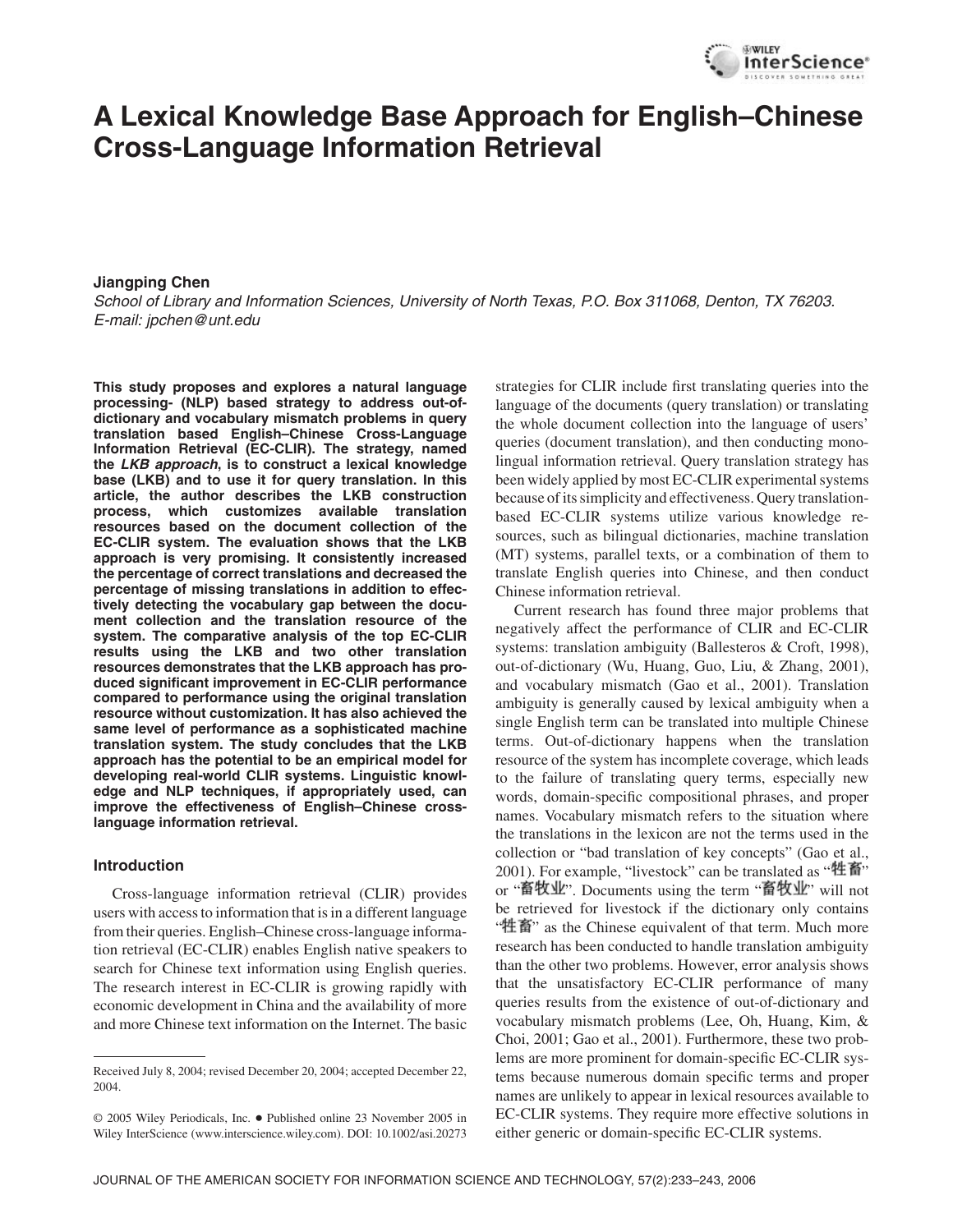This study aims at addressing out-of-dictionary and vocabulary mismatch problems in query translation-based EC-CLIR. It appears that the major cause for these two problems is because most translation resources, such as bilingual dictionaries or MT systems, are constructed independent of the document collection of the EC-CLIR system. The vocabularies in the translation resources are often not the same as the documents the system is designed to search. In other words, there is a vocabulary gap between the document collection and the translation resources. As a result, important Chinese terms in the documents are missing (outof-dictionary), or the Chinese equivalents in the dictionary are not the exact terms used in the documents, even though they are correct in meaning or used in other contexts (vocabulary mismatch). A natural language processing-(NLP) based strategy is therefore proposed to remove the vocabulary gap. The strategy, called the *LKB approach*, constitutes constructing a lexical knowledge base (LKB) and using it for query translation-based EC-CLIR. Natural language processing consists of a series of automatic techniques to achieve human-like understanding of various linguistic phenomena (Liddy, 1998). It has been successfully applied to many other tasks such as machine translation and automatic question answering. Various NLP techniques can be used in LKB construction and query translation process.

The remaining sections are organized as follows. In the next section, I summarize related research on translation knowledge customization and Chinese NLP, after which I describe the research plan and experimental design. The results and findings from the evaluation are then presented, followed by a discussion of the research questions and answers and the generalized CLIR system design model. In the Conclusion, directions for future research are given.

## **Related Research**

This study explores translation knowledge customization based on the EC-CLIR document collection. Related research focusing on broader translation resource coverage includes semi-automatic lexicon development (Melamed, 1998), Web parallel text mining (Chen & Nie, 2000), and statistics-based methods for automatic dictionary construction from raw Chinese texts (Jin & Wong, 2001). Among them, only Web parallel mining has been directly used for CLIR and EC-CLIR.

The study also involves applying Chinese NLP techniques to annotate Chinese documents. Chinese text segmentation is usually the first task for other Chinese information processing tasks because there is no word boundary in Chinese text. The N-gram approach (Kwok, 1997) and word segmentation have both been applied to segment Chinese texts. But Chinese word segmentation is more popular with various strategies including statistical approaches (Sproat, Shih, Gale, & Chang, 1996; Xue & Shen, 2003), lexical- or dictionary-based approaches (Nie, Gao, Zhang, & Zhou, 2000), and hybrid approaches (Palmer, 1997; Goh, Asahara, & Matsumoto, 2004). Chinese information extraction is another major Chinese NLP task that attempts to identify named entities and noun phrases from texts. Chen (2002) provided a summary of various Chinese information extraction techniques. Many systems applied statistical approaches to Chinese just as to English texts (Yu, Bai, & Wu, 1998; Sun, Zhou, & Gao, 2003). Other systems utilized linguistic heuristics to identify special Chinese terms such as proper names in texts (Peterson, 1998) and temporal information (Li, Wong, & Yuan, 2001).

## **Methodology**

The proposed LKB approach constitutes constructing a lexical knowledge base (LKB) by customizing available lexical resources based on the document collection of the EC-CLIR system, and employing the LKB for query translation. Two research questions were explored with regard to the LKB approach: (a) What are the effects of the LKB approach on the out-of-dictionary and vocabulary mismatch problems in query translation? (b) How does the LKB approach affect the performance of English–Chinese crosslanguage information retrieval?

A three-phase research plan was carried out to answer the research questions. The first phase was the construction of the LKB in which Chinese documents in a collection were extensively processed applying NLP techniques. In the second phase, the established LKB was employed to translate English queries into Chinese. In the third and final phase, the translated queries from phase two were used in EC-CLIR experimentation to assess the impact of the LKB on EC-CLIR performance.

In the context of this study, a lexical knowledge base is defined as a well-organized structure for holding information about lexical items and their associations and usages for a particular type of application. For example, WordNet (Miller, 1990) is considered as a lexical knowledge base as it is used for word sense disambiguation. An LKB can be built on the basis of one or more pre-existing LKBs for a particular purpose.

If not otherwise specified, the document collection mentioned in this study refers to any document collection of the EC-CLIR system for which the LKB is constructed. Different EC-CLIR systems may have the same or different document collections, and different document collections may use the same or different vocabulary sets, subject fields, or discourse structure. Therefore, an LKB constructed with one document collection can be a resource for another collection, but may need to be customized again to the content of the new collection to perform query translation in an EC-CLIR system that searches against that new collection.

#### *Phase One: Lexical Knowledge Base Construction*

The LKB construction process has gone through four stages: LKB design, linguistic resource selection, Chinese information extraction, and translation knowledge collection. The outcome of the first phase is a lexical knowledge base which can be used for EC-CLIR query translation.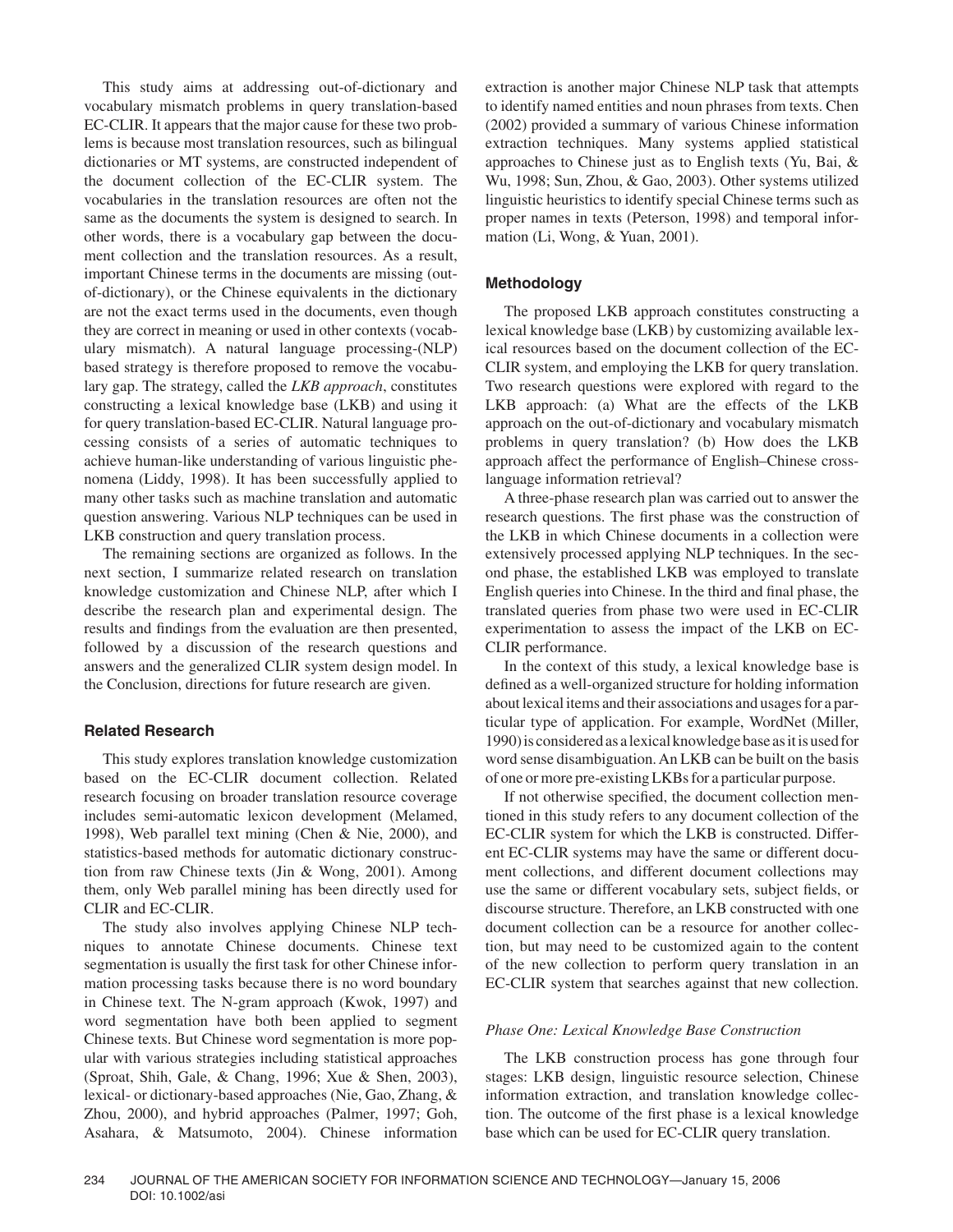

FIG. 1. The lexical knowledge base and the lexical information in the lexical knowledge base.

*Lexical knowledge base design.* Lexical knowledge base design aims to determine the structure and content, specifically, the components of the LKB and the types of lexical information that should be captured and stored for each component. The EC-CLIR literature was analyzed to derive the attributes of lexical items in the LKB. Fourteen systems that participated in the TREC-9 cross-language track (Voorhees & Harman, 2001) were selected as sample EC-CLIR systems for analysis. Based on the results, the LKB is designed to include three components: a Chinese dictionary, an English dictionary, and a Chinese–English (C–E) mapping table as shown in Figure 1. This simple structure has the advantages of (a) easy to use for translation, and (b) the flexibility of expansion.

As shown in Figure 1, each entry in the Chinese dictionary contains the following attributes where appropriate: Chinese term, category or part-of-speech, Pinyin (transliteration of written Chinese characters into the Roman alphabet), frequency, context, and synonym. For each Chinese term, its *category* or *part-of-speech* indicates whether this term is a Chinese character, a common Chinese word (noun, verb, adjective), or a Chinese named entity (a person's name, an organization's name, or a geographical name). The information will help in the translation knowledge collection stage to choose the appropriate indirect translation strategy as described later. For Chinese characters, their *Pinyin* representations can be used to transliterate Chinese person names and geographical names. *Frequency* refers to the number of occurrences of a term in the document collection. It can help the system to identify important Chinese terms. *Context* is defined here as one of the sentences in which the term appears. *Synonym* refers to the possible semantic alternatives of the term that may help in finding translations for terms that have no direct link with an entry in the English dictionary.

Lexical information for each entry in the English dictionary is simpler. Each entry contains the following three fields: English term, part-of-speech, and synonym. *Part-ofspeech* is used for selecting correct translations, and *synonym* can help to find the Chinese equivalents for a term when there is no direct mapping between them.

The C–E mapping table serves as a bridge between the Chinese dictionary and the English dictionary. It contains three attributes: Chinese term, English term, and translation

probability. *Translation probability* refers to the likelihood that the two terms are translations of each other. Its value can be assigned according to the mapping strategy described in the translation knowledge collection stage.

*Linguistic resource selection.* Linguistic resource selection is the second stage of LKB Construction. The research made use of three types of freely available lexical resources: (a) Dictionaries: including the LDC dictionary—a bilingual wordlist from the Linguistic Data Consortium, a Chinese character table, and a list of 3822 Chinese person names harvested from the Internet; (b) a Chinese-annotated corpus—the PKU corpus, and the document collection of the EC-CLIR system (The PKU corpus was downloaded from the Institute of Computational Linguistics, Beijing University; www.icl.pku.edu.cn.); and (c) WordNet (www. cogsci.princeton.edu/~wn/), the English ontology widely used in many NLP applications.

*Chinese lexical information extraction.* At the Chinese lexical information extraction stage, several NLP procedures such as Chinese word segmentation, part-of-speech tagging, and phrase and named entity categorization were performed. As discussed in the Related Research section, the major strategies for these tasks can be categorized into three types: statistical, lexical and/or rule-based, and hybrid. To avoid expensive computing and facilitate fast implementation, this study applied mainly lexical and rule-based strategies in combination with frequency information derived from the document collection. Four subprocedures were performed to ultimately extract Chinese lexical information from Chinese documents. First, the Chinese document collection was automatically segmented by applying a strategy combining both dictionary and collection frequency information. The segmentation dictionary was derived from the PKU corpus and the LDC dictionary; it included about 52,410 items. Second, segmented words were assigned parts-of-speech utilizing the above dictionary and linguistic rules identifying special categories, such as number, time, and English words. Third, noun phrases and certain named entities including person names, geographical locations, and organizations were identified using linguistic heuristic rules. Finally, important Chinese lexical terms along with their parts-ofspeech or entity type, frequency, and context information were extracted and stored in the Chinese dictionary of the LKB. Table 1 presents sample lexical entries in the Chinese dictionary. As a result, 89,742 Chinese words and 22,827 noun phrases were extracted and stored in the Chinese dictionary. The process also identified 68,639 words which belong to measure words, function words, and words representing time, number, and mathematical symbols.

*Translation knowledge collection.* The final stage of the LKB construction is translation knowledge collection, which creates the Chinese–English mapping table by linking lexical items in the Chinese dictionary with their translation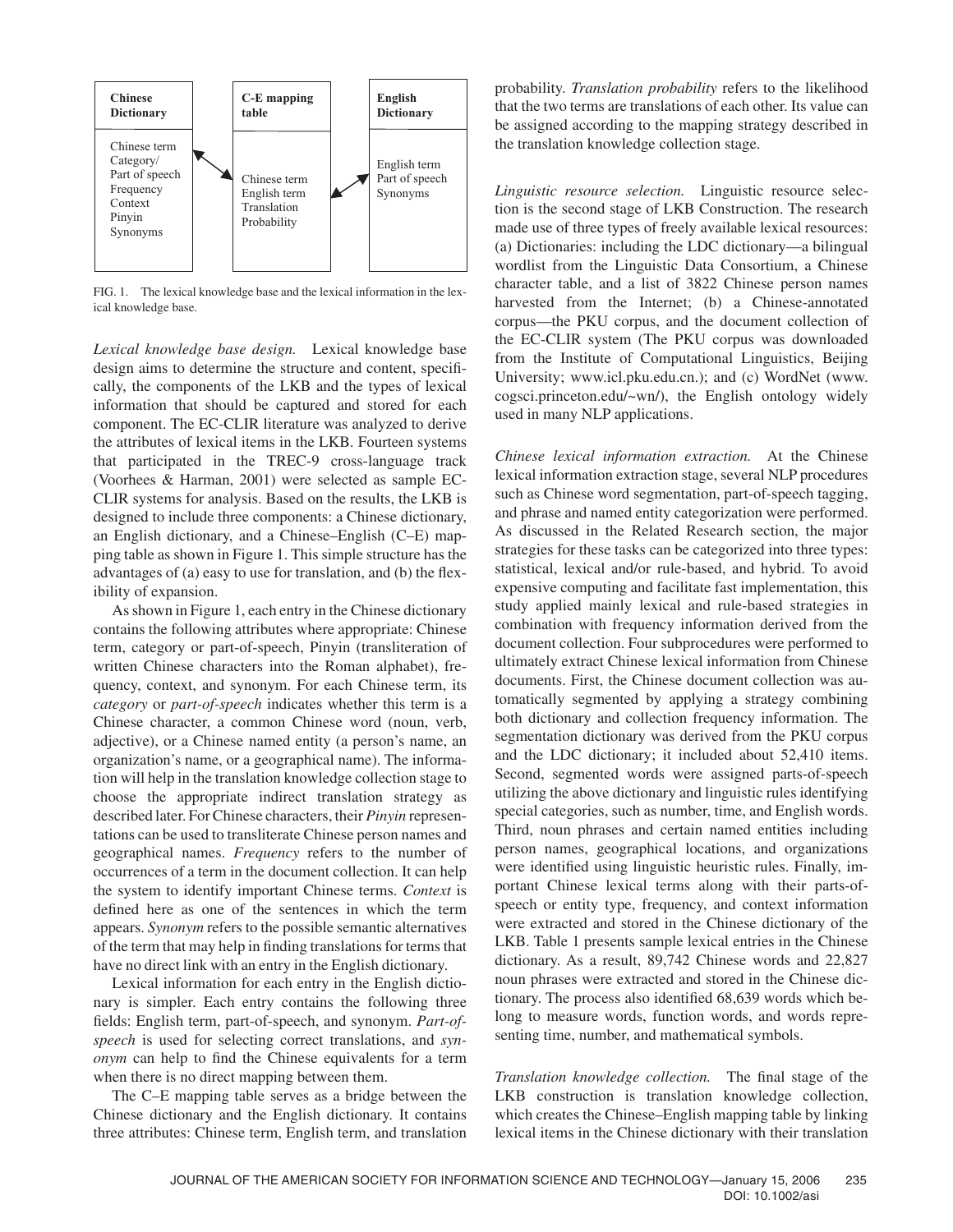|  |  | TABLE 1. Entries in the Chinese dictionary of the lexical knowledge base. |  |  |
|--|--|---------------------------------------------------------------------------|--|--|
|--|--|---------------------------------------------------------------------------|--|--|

| Term | Category/Part of speech | Frequency            | Context                           | Synonyms                            |
|------|-------------------------|----------------------|-----------------------------------|-------------------------------------|
| 孟庄   | ns                      | 35<br>$\overline{4}$ | 开拓 孟庄之路                           |                                     |
| 生物工程 | n                       | 22 5                 | 我国最早报道生物工程进展的两<br>种刊物             | 风能#29816 水产业<br>#48831              |
| 铁杉   | $\mathbf n$             | 5 <sup>3</sup>       | 这里是资江、漓江的发源地,有<br>铁杉、冷杉等珍贵树种。     | 冷杉#57809                            |
| 乌多文科 | nr                      | 7 16                 | 乌多文科强调, 乌克兰新政府的<br>政策是基于国家的独立和稳定。 |                                     |
| 破产   | V                       | 39<br>527            | 不少企业大量裁员, 破产倒闭。                   | 面临#4322 负#2557 兼<br>并#26509 停产#4686 |

equivalent in the English dictionary. The English dictionary was composed of English terms collected from WordNet and the LDC dictionary with a total number of 211,528 terms including words and phrases. A computer program was developed to automatically carry out the mapping process. Two approaches were applied to collect translation knowledge. One is called *direct translation*, which performs a lookup of the LDC dictionary for translations; the other is called *indirect translation*, which employs linguistic knowledge or resources to estimate translations for a word or a phrase if the direct translation approach fails. The two approaches were used in three mapping procedures: mapping Chinese words to their English equivalents, mapping English words and/or phrases to their Chinese equivalents, and phrase translation.

The mapping of Chinese words to their English equivalents involved evaluating each Chinese word in the Chinese dictionary and determining its English equivalents. Strategies for locating the translations for Chinese words included (a) LDC dictionary look-up, and (b) transliteration using Pinyin. If the word was not found in the LDC dictionary and the program determined that the term was a Chinese person name or a geographical name, its translation was produced by putting together the Pinyins of the individual characters. For geographical names, such as  $\overline{\mathcal{F}} \cap \overline{\mathbb{E}}$  (Dongmen district), the strategy also considered a possible translation which combined Pinyins with the English equivalent of the last part of the word. The third strategy for locating the translations for Chinese words was decomposition and dictionary lookup. If the above two steps failed, the translation of this term was assumed to be that of its componential characters or words. A lower probability was assigned to the term indicating the translation was obtained indirectly. Figure 2 illustrates the mapping process. If the word still was not translated, it remained in the mapping table without a translation, and was recorded into a file called *No-translation* for possible postprocessing.

The mapping English terms to their Chinese equivalents was simple. Terms in the English dictionary and their translations were recorded in the mapping table if they were



FIG. 2. Mapping Chinese terms to their English equivalents.

found in the LDC dictionary. Otherwise, WordNet was employed to find synonyms with the first word sense (synset). The translations for the synonyms, if any, were regarded as approximate translations for this term. Terms for which no translations were found were also recorded in the no-translation file for postprocessing.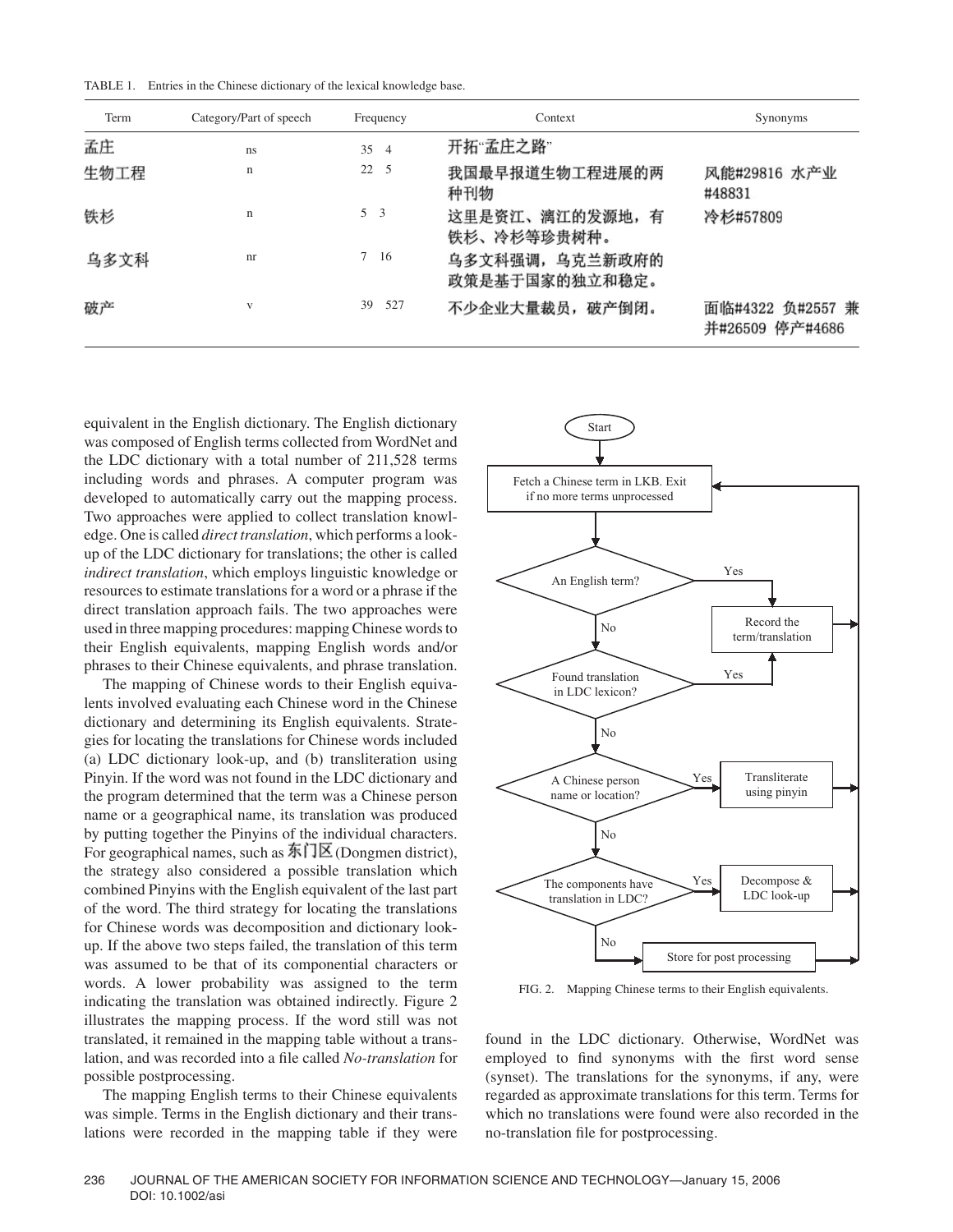TABLE 2. Results of translation knowledge collection.

| Mapping steps                                  | Total terms processed | Direct translation               | Indirection translation          | No translation                    |
|------------------------------------------------|-----------------------|----------------------------------|----------------------------------|-----------------------------------|
| Chinese words to English<br>English to Chinese | 89,742<br>138,272     | 39,132 (43.6%)<br>47.295 (34.2%) | 28.931 (32.2%)<br>26,680 (19.3%) | 21,679 (24.2%)<br>64, 297 (46.5%) |
| Chinese noun phrases to English                | 22,827                | $721(3.1\%)$                     | 15,927 (69.8%)                   | $6,179(27.1\%)$                   |

The phrase translation procedure was similar to decomposition and dictionary look-up, as described above. The system first attempted to find the phrase as a whole in the LDC dictionary. If that was not successful, the program then searched for the translations of the individual words and put them together in different orders as the estimated translation for the phrase. This was also a type of *indirect translation*. Examples of the indirect phrase translation results were: 工程 技术 (engineering technology), 清 王朝 (Dynasty clear), 地方 铁路 (Local railroad), and 新闻 办公室 (news office). Note the indirect translation may produce false translations.

Table 2 summarizes the results of translation knowledge collection from the above three procedures. Among the 89,742 words in the Chinese dictionary, 39,132 or 43.6% had translations in the LDC dictionary; 28,931 or 32.2% were assigned translations using the indirect translation approach, including transliteration or componential translation; and 21,679 or 24.2% remained untranslated. The Chinese dictionary and English dictionary were both expanded because the indirect translation added translation equivalents obtained through the three procedures to the dictionaries accordingly. For instance, the transliterations for Chinese person names were added to the English dictionary, and the indirect translation for Chinese phrases were added to the Chinese dictionary.

## *Phase Two: Query Translation Using the Lexical Knowledge Base*

This study took the query translation approach and the LKB was used as the translation resource in the query translation process. The translation process involved the following four steps. First, the English queries were processed by an NLP system developed at the Center for Natural Language Processing (CNLP) at the School of Information Studies, Syracuse University (Syracuse, New York). Each query term was stemmed and part-of-speech tagged. Second, the LKB mapping table was loaded and the system carried out a look-up for each word and phrase in the query. If a term or its stemmed form were found in the LKB mapping table, its Chinese translations along with the translation probability were obtained. The part-of-speech (POS) information of a query term was used to filter out translations that were not the same POS as the English term if this term had too many translations (larger than 50). Next, only  $m$  ( $m = 10$  in the study) translations with highest probability were kept for each term. The dictionary look-up approach was similar to that of Kwok (1999). Terms that had high frequency  $(>\!\!300)$ in the mapping table were considered stop words and were

filtered out. Finally, the Chinese translation results were ranked according to their frequencies in the document collection. The top  $N (N = 1 - 3$  in the study) Chinese translations in the document collection were chosen to form the final query representation and sent to the Chinese information retrieval system.

To evaluate the results of query translation using the LKB comparatively, query translation using the LDC bilingual dictionary was conducted since the LDC dictionary is the only translation resource employed to construct the LKB. The study also used a third translation resource—the Huajian machine translation (MT) system for comparison purposes. The query translation results using Huajian were kindly provided by Professor Kwok (Queens College, City University of New York).

The outcomes of query translation using the LKB and the LDC dictionary were manually evaluated. The results using the Huajian system were not manually evaluated due to the difficulty in specifying translation(s) for each individual term. The evaluator was given the original bilingual texts of the 54 queries, the query translation results for experiments using the LKB and the LDC dictionary, and instructions about how to conduct the evaluation. The instructions asked the evaluator to classify each translation for each term into one of the four categories: correct, incorrect, missing translation, or unsure. Also, she was asked to identify and mark terms that were named entities and noun phrases. The query translation results were provided to the evaluator in a table format, which displayed the query number, the English query term, and its translations. The original bilingual texts of the queries were also provided to the evaluator to help her judge the translations of each term based on the context of the topic. The evaluation was completed in one week. At the end of the evaluation, the researcher met with the evaluator and went through the evaluation results. Any terms in the "unsure" category were discussed and reclassified to one of the first three categories: correct, incorrect, or missing translation. The results are reported in the Results and Findings section below.

## *Phase Three: English–Chinese Cross-Language Information Retrieval Experiments*

An experimental EC-CLIR system has been built to measure the usefulness of the constructed lexical knowledge base (LKB). In addition to the LKB construction subsystem and the query translation subsystem described above, the EC-CLIR system contains a Chinese information retrieval (CIR) subsystem that retrieves relevant documents from the collection for each test topic.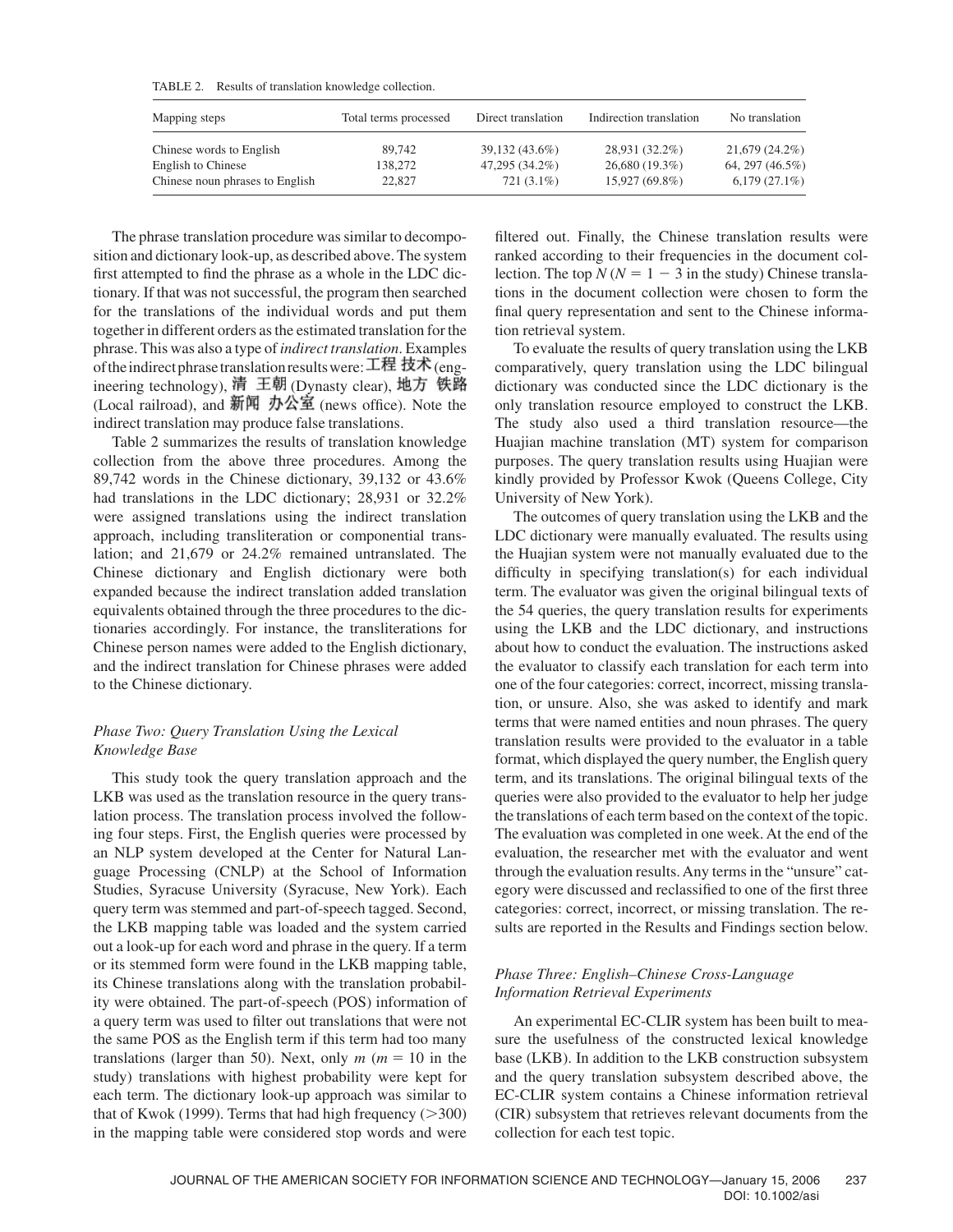The CIR subsystem applies the traditional vector-space IR model (Salton & McGill, 1983) and the *Lnu.ltu* weighting scheme (Singhal, Buckley, & Mitra, 1996). The indexing approach was Chinese short terms combining non-stopword Chinese characters, which was similar to Kwok and Grunfeld (1997). The same procedures as described to extract Chinese lexical information in the LKB construction phase segmented the Chinese texts and extracted Chinese words, phrases, and named entities as index terms. Terms longer than three characters were converted into overlapping shorter ones or individual characters and used as index terms as well.

The test collection for the experiments is the combination of the ones used in the TREC-5 and TREC-6 Chinese Track, which includes a document collection, 54 topics in both Chinese and English, and relevance judgments. Each of the 54 topics contains three portions: title, description, and narrative in both Chinese and English. Figure 3 shows an example of the TREC-6 topics.

The major goal of the EC-CLIR experiments was to evaluate the effects of the LKB. As described before, two other translation resources, the LDC dictionary and Huajian machine translation (MT) system were used in comparison with the LKB. This study applied average precision to measure the performance for all conducted experiments. The results are reported in the next section.

## **Results and Findings**

#### *Information Retrieval*

Four sets of information retrieval experiments were conducted using the experimental EC-CLIR system built by the researcher. Among them, one set was monolingual Chinese information retrieval whose performance would serve as the baseline. The other three were CLIR experiments using the LKB, the LDC dictionary, and the Huajian MT system, respectively.

Chinese monolingual retrieval experiments were conducted applying different portions of the 54 TREC queries. The run (a *run* is an execution of the retrieval program) using all the portions achieved a higher mean average precision (MAP) score (0.4171) than the other three runs. The score was significantly higher than the runs using either the title portion (0.3181) or the description portion (0.3618) portion in terms of the nonparametric test—the paired Wilcoxon signed ranks test (Conover, 1999), the *p-values* were both less than 0.001. But that run was not significantly better than the run using both title and description portions (0.3962).

A number of EC-CLIR experiments using the LKB were conducted to determine the best strategy for LKB usage. Corresponding to the monolingual runs, different portions of the same TREC topics were used to constitute the queries. Also, different numbers of translations for each query term were attempted for each situation. The identifier of each run reflects these choices. For example, "lkb\_tdn\_1" identifies the run that used the LKB as the translation resource, all three portions of a topic, and the one top ranked translation for each query term. Altogether, four sets, which are 12 runs, were carried out. Their results are summarized in Table 3 in which their run tags start with "lkb." Table 3 shows that lkb\_tdn\_1 achieved the highest MAP score among runs using the LKB. Notice that bringing more translations into the query as terms actually hurts the system performance, which conflicts with findings in other research (Kwok, 2000; Xu & Weischedel, 2001). This was a result of the problematic translation

 $\langle \text{top} \rangle$ <num> Number: CH29 <C-title> 信息高速公路的建设 <E-title> Building the Information Super Highway  $\langle$ C-desc $\rangle$  Description: 信息高速公路, 建设  $\langle$ E-desc $\rangle$  Description: Information Super Highway, building <C-narr> Narrative: 相关文件应提到信息高速公路的建设,包括任何技术上的,或与信息基础设施有关的问题, 以及有关发达国家或发展中国家对国际网络的应用计划. <E-narr> Narrative: A relevant document should discuss building the Information Super Highway, including any technical problems, problems with the information infrastructure, or plans for use of the Internet by developed or developing countries.  $\langle$ top>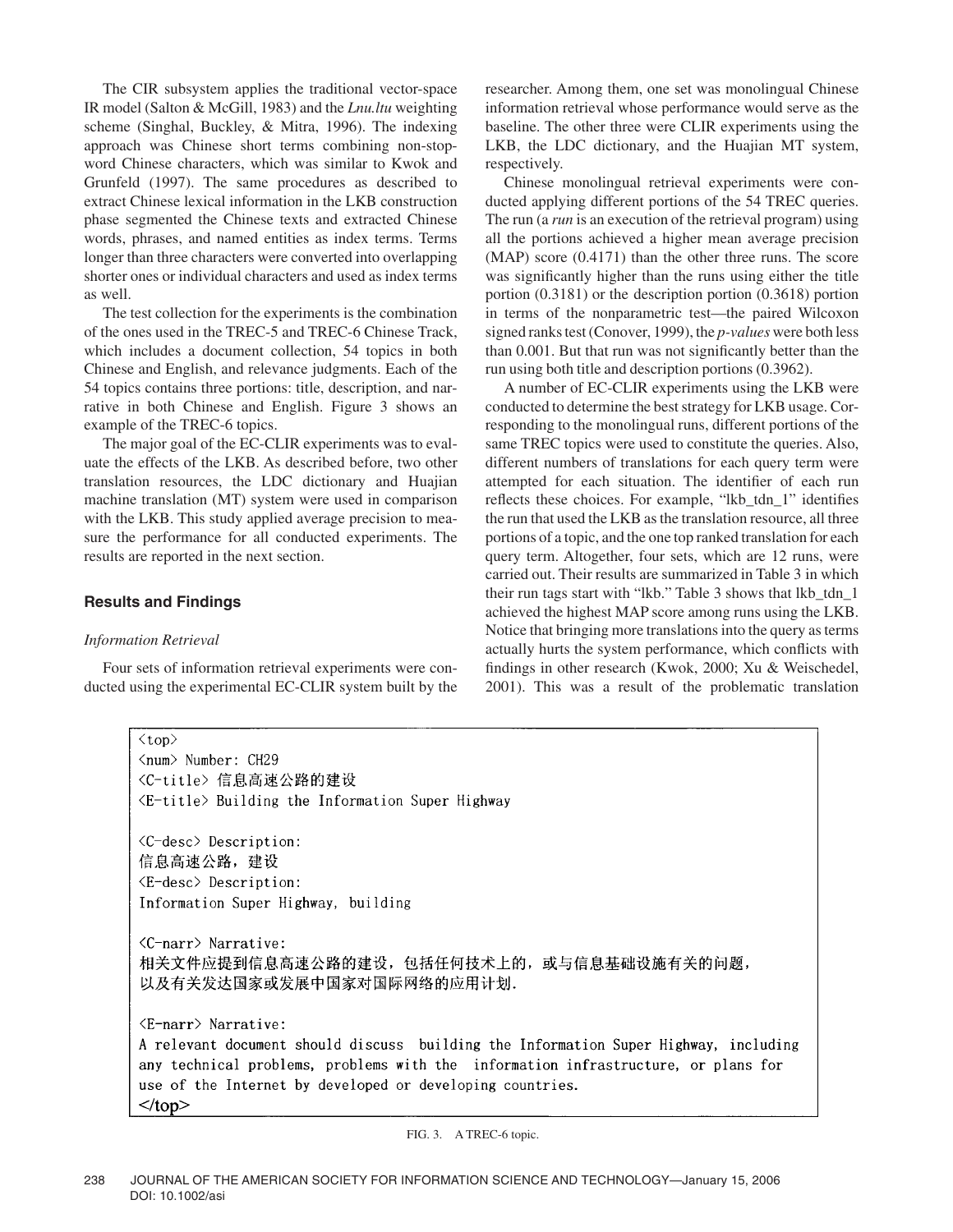TABLE 3. English–Chinese cross-language information retrieval results.

| Runs<br>using LKB | Mean average<br>precision | R-Precision | Runs using<br>LDC dict | Mean average<br>precision | R-Precision | Runs using<br>Huajian | Mean average<br>precision | R-Precision |
|-------------------|---------------------------|-------------|------------------------|---------------------------|-------------|-----------------------|---------------------------|-------------|
| $lkb_t_1$         | 0.161                     | 0.2077      | $1dc$ t $1$            | 0.1461                    | 0.1937      | $mt_t$                | 0.25                      | 0.2837      |
| lkb d 1           | 0.2301                    | 0.2729      | $1dc \ d \ 1$          | 0.1703                    | 0.2179      | mt_d                  | 0.2443                    | 0.2756      |
| lkb td 1          | 0.2527                    | 0.2963      | ldc td 1               | 0.2066                    | 0.2554      | mt td                 | 0.2928                    | 0.319       |
| $lkb_tdn_1$       | 0.2825                    | 0.3265      | $1dc\_tdn\_1$          | 0.2466                    | 0.2934      | mt_tdn                | 0.3062                    | 0.3426      |
| $1kb$ t 2         | 0.1511                    | 0.1943      | $1dc$ t 2              | 0.1478                    | 0.1881      |                       |                           |             |
| lkb d 2           | 0.218                     | 0.262       | $1dc \ d \ 2$          | 0.1689                    | 0.2238      |                       |                           |             |
| $lkb_{d_2}$       | 0.2467                    | 0.2928      | $1dc$ td $2$           | 0.2082                    | 0.2637      |                       |                           |             |
| $lkb_tdn_2$       | 0.2686                    | 0.3171      | ldc tdn 2              | 0.2389                    | 0.2851      |                       |                           |             |
| $lkb$ t 3         | 0.1452                    | 0.1969      | $1dc$ t 3              | 0.1313                    | 0.1791      |                       |                           |             |
| lkb d 3           | 0.2087                    | 0.258       | $1dc \ d \ 3$          | 0.1569                    | 0.215       |                       |                           |             |
| lkb td 3          | 0.2375                    | 0.2938      | $1dc$ td $3$           | 0.1912                    | 0.2518      |                       |                           |             |
| lkb tdn 3         | 0.2509                    | 0.3033      | ldc tdn 3              | 0.2104                    | 0.2728      |                       |                           |             |

disambiguation strategy of the experimental system, which is one of the limitations of this study.

Table 3 also presents the EC-CLIR results of using the LDC dictionary for query translation. Their run tags start with "ldc." In total, 12 runs were conducted. It is observed that runs using the LKB have achieved higher MAP scores than the runs with the same query construction (applying the same portion(s) of the test topics and the same number of top translations) using the LDC dictionary. The EC-CLIR experiments using the Huajian MT system are also recorded in Table 3. Their run tags start with "mt." Runs using the Huajian MT system did not differentiate the number of translations because the translation results were not in wordby-word format.

To have a manageable set of data, one run from each of the four sets of IR experiments was selected for further analysis. The four runs were (a) "mono\_tdn," Chinese monolingual IR; (b) "lkb\_tdn\_1," EC-CLIR using the LKB; (c) "ldc\_tdn\_1," EC-CLIR using the LDC dictionary; and (d) "mt\_tdn," EC-CLIR using the Huajian MT system. They were the four top runs that received the highest MAP scores in their set of experiments. Table 4 presents the statistics of these four top runs in terms of MAP scores. The numbers in parentheses stand for the percentage of the MAP as compared to that of run mono\_tdn. The results show that EC-CLIR using any of the translation resources received lower MAP scores than the monolingual information retrieval, as depicted in Figure 4. The results were consistent with those of other CLIR systems (Gao et al., 2001; Ruiz, Rowe, Forrester, & Sheridan, 2001).

As to the three EC-CLIR runs, Table 4 shows mt\_tdn using the Huajian MT system received higher MAP than runs using the LKB (lkb\_tdn\_1) or the LDC dictionary (ldc\_tdn\_1). However, significance testing using the paired Wilcoxon test (Conover, 1999; Hull, 1993) showed that the difference in CLIR performance between the Huajian system and the LKB was not significant, while the performance using the LKB and the LDC dictionary was significantly different.

An examination of the average precision scores of individual topics shows that lkb\_tdn\_1 has achieved higher average precision than ldc\_tdn\_1 for the majority topics (38/54). Figure 5 illustrates the differences among the individual topics

runs. *mono\_tdn mt\_tdn lkb\_tdn\_1 ldc\_tdn\_1*

TABLE 4. The top monolingual and cross-lingual information retrieval

| Number of retrieved |        |            |         |            |
|---------------------|--------|------------|---------|------------|
| relevant documents  | 4427   | 3592       | 3702    | 3443       |
| Mean average        | 0.4174 | 0.3062     | 0.2825  | 0.2466     |
| precision           |        | $(73.4\%)$ | (67.7%) | $(59.1\%)$ |
| Median              | 0.4057 | 0.2549     | 0.2765  | 0.1940     |
| SD                  | 0.218  | 0.2191     | 0.2049  | 0.1967     |
| Range               | 0.7777 | 0.7575     | 0.8142  | 0.7921     |
| Minimum             | 0.0414 | 0.003      | 0.008   | 0.001      |
| Maximum             | 0.8191 | 0.7605     | 0.8227  | 0.7933     |
| $p$ -value          |        | 0.425      |         | < 0.001    |



FIG. 4. P-R Curves of the four top runs.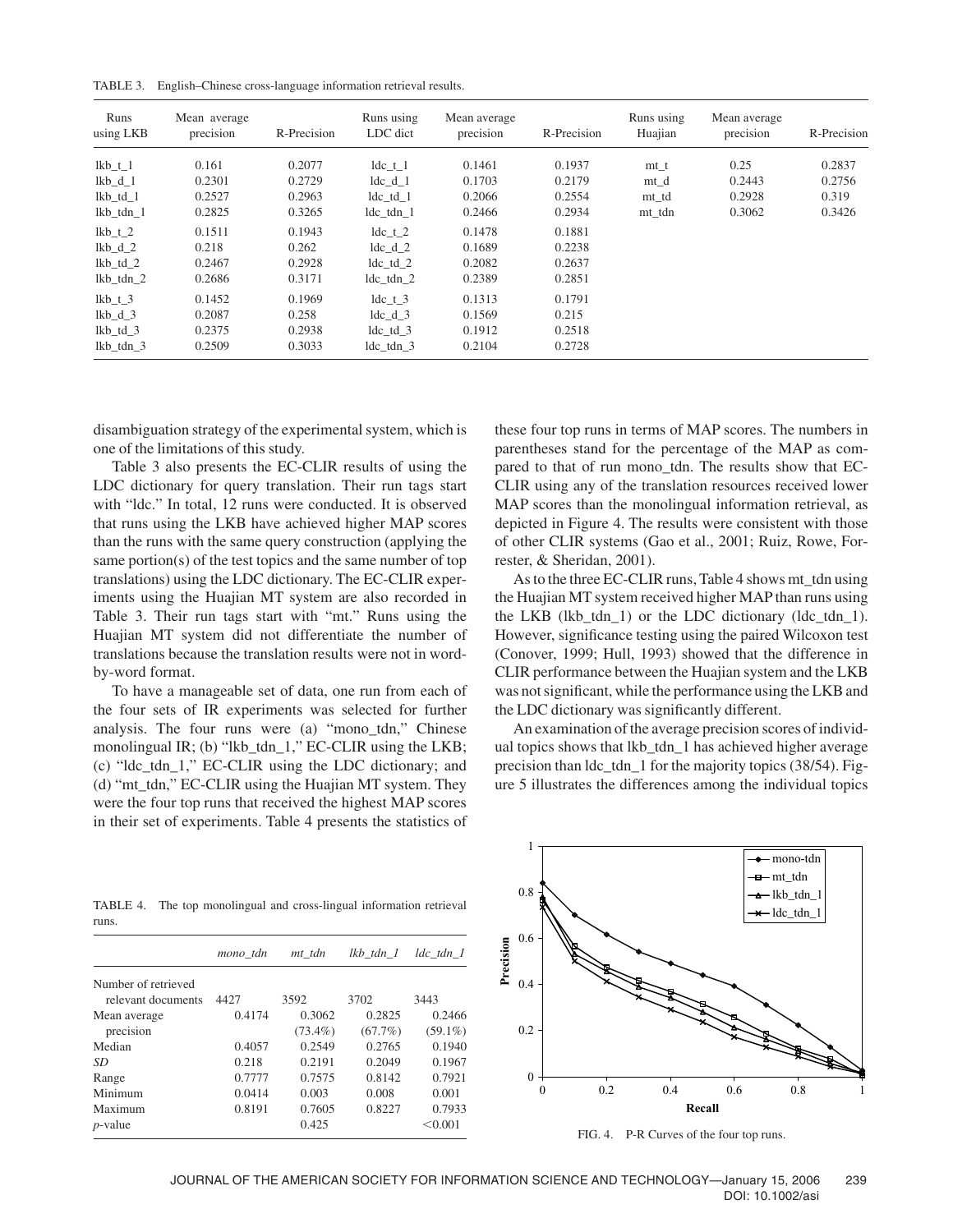**lkb\_tdn\_1 vs. ldc\_tdn\_1**



FIG. 5. Difference of lkb\_tdn\_1 from ldc\_tdn\_1 in average precision per topic.



FIG. 6. Difference of lkb\_tdn\_1 from mt\_tdn in average precision per topic.

between these two runs. The differences between lkb tdn 1 and mt\_tdn are depicted in Figure 6 in which mt\_tdn has achieved much higher average precision scores for about six topics, which leads to a higher MAP score.

#### *Query Translation*

The three selected EC-CLIR runs (lkb\_tdn\_1, mt\_tdn, and ldc tdn 1) employed different translation resources using the same test collection. Query translation is considered the major cause of the differences in IR performance. The manual evaluation of the translation results is expected to provide insights to the process.

Table 5 summarizes the manual evaluation results on query translation of runs lkb\_tdn\_1 and ldc\_tdn\_1 in terms

TABLE 5. Summary of the evaluation of the query translation results.

|                       | lkb tdn 1    | ldc tdn 1    |
|-----------------------|--------------|--------------|
| Total terms evaluated | 1538         | 1610         |
| Correct translation   | 1204 (78.3%) | 1185 (73.6%) |
| Named entities        | 197          | 191          |
| Noun phrases          | 84           | 39           |
| Other terms           | 923          | 955          |
| Incorrect translation | 260 (16.9%)  | 282 (17.5%)  |
| Named entities        | 10           | 14           |
| Noun phrases          | 10           | 2            |
| Other terms           | 240          | 264          |
| Missing translation   | 74 (4.8%)    | 143 (8.9%)   |
| Named entities        | 12           | 24           |
| Other terms           | 62           | 119          |

of frequency and relative frequency. Run lkb\_tdn\_1 translated more terms correctly  $(78.3\%)$  than ldc tdn 1 (73.6%), largely due to the increase in correct translations of noun phrases. Also, lkb\_tdn\_1 had fewer terms translated incorrectly or missing a translation. The Wilcoxon signed ranks test results demonstrates that the differences between the two runs on correct translations and missing translation are statistically significant. The *p-values* are both less than 0.001. The difference between incorrect translations is not significant.

The correct translation of named entities and phrases has been considered important for CLIR and EC-CLIR (Ballesteros & Croft, 1997; Gao et al., 2001). Table 5 shows that lkb\_tdn\_1 has fewer cases of missing translations for named entities than does ldc\_tdn\_1. Also, it correctly translates 84 noun phrases, nearly twice as many as correctly translated by the LDC dictionary in ldc\_tdn\_1. Examples of the new named entities and phrases that have been correctly translated by the LKB but have not been found in the LDC dictionary are listed in Table 6. The majority of new named entities in Table 6 are Chinese geographic names or person names that are expressed in Pinyin. The successful transliteration of these names resulted from the translation knowledge collection stage in LKB construction phase. In general, the correct translation of some important conceptual terms of some queries greatly improves the EC-CLIR performance.

*Short queries.* This study also examined the effects of the LKB on short queries that were formulated using only the title portion or description portion of the test topics, which were called *title-only queries* and *description-only queries*, respectively. These short queries might be more similar to real-world user queries (Crouch, Crouch, Chen, & Holtz, 2002) even though they might not fully represent users' information need.

The EC-CLIR runs of these short queries received lower MAP scores than the monolingual runs. Among the EC-CLIR runs, those using the Huajian MT system received the highest MAP scores. The runs using the LKB received the second highest MAP scores. Results of Wilcoxon signed ranks tests show that the difference between EC-CLIR using the Huajian MT system and that using the LKB is statistically significant at  $\alpha = 0.05$  level for title-only queries, but is not significant for description-only queries. The difference between EC-CLIR performance using the LKB and that using the LDC dictionary is not significant for title-only queries, but is significant for description-only queries.

What caused the difference between using the LKB for title-only queries and description-only queries? The description portions have different characteristics from the title portions. The former are longer; they contain more missing phrases and named entities. The LKB approach provided better translations to both types of queries but the effect on description-only queries was bigger than on title-only queries. The Huajian system provided better translations to title portions than the LKB and the LDC dictionary.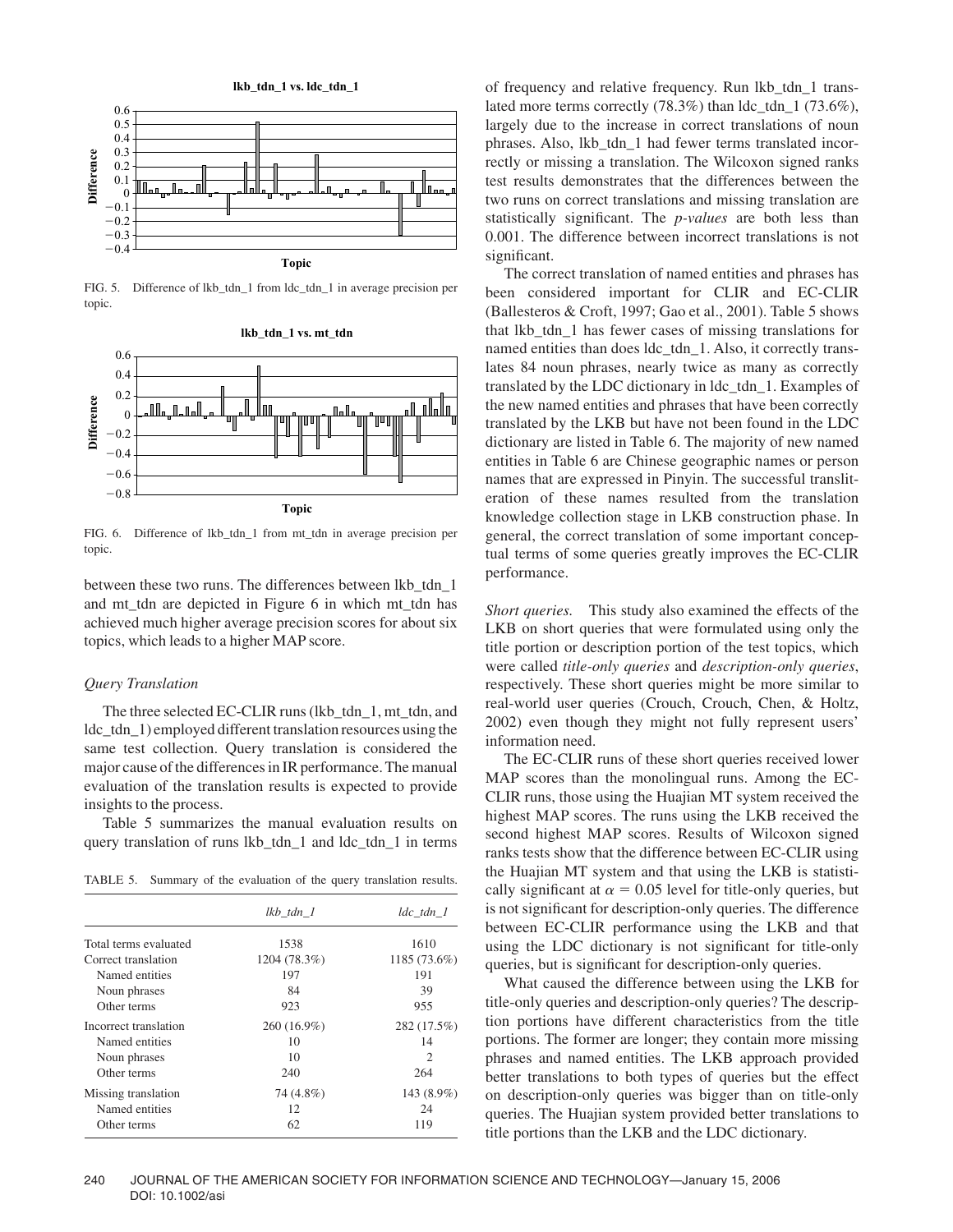TABLE 6. Sample of correctly translated named entities and phrases by the lexical knowledge base.

| Named entity in English                                                                  | Chinese translation                             | English phrases                                                                                                                                                  | Chinese translation                                         |
|------------------------------------------------------------------------------------------|-------------------------------------------------|------------------------------------------------------------------------------------------------------------------------------------------------------------------|-------------------------------------------------------------|
| Daya Bay<br>Oinshan<br>Xisha<br>PRC<br>Peng dingkang<br>Haihe<br>Liaohe<br>Songhua River | 大亚湾<br>秦山<br>西沙<br>中国<br>彭定康<br>海河<br>辽河<br>松花江 | Most favored nation<br>Accident reports<br>Territorial dispute<br>Economic situations<br>Economic strength<br>Concrete measures<br>Project Hope<br>U.S. military | 最惠国<br>事故报告<br>领土纠纷<br>经济形势<br>经济实力<br>具体措施<br>希望工程<br>美国军事 |
| Huaihe                                                                                   | 淮河                                              | Vietnamese government                                                                                                                                            | 越南政府                                                        |

#### **Discussion**

## *Effects of the Lexical Knowledge Base Approach on Out-of-Dictionary and Vocabulary Mismatch Problems*

As defined in the Introduction section, out-of-dictionary refers to the existence of new words and phrases that are not covered by the translation resource. To evaluate the effects of the LKB approach on the out-of-dictionary problem, two sets of query terms (words and phrases) were inspected: (a) words that had no translation in the LDC dictionary, but were correctly translated by the LKB, and (b) phrases that were correctly translated by the LKB, but were not included in the LDC dictionary. These two sets of terms represent the possible out-of-dictionary query terms. There were 143 words that had no translation in the LDC dictionary and actual out-of-dictionary query words were 140 (three words lost their translations in the process of translation disambiguation). Among the 140 words, the LKB correctly translated 59 or 42% of them; 72 or 51% remained untranslated; and 9 words were incorrectly translated. As for phrase translation, 36 new phrases were correctly translated by the LKB in lkb\_tdn\_1. Examples of the phrases are presented in Table 6. These phrases were distributed over 22 queries. Altogether, there were 95 out-of-dictionary query terms correctly translated by the LKB. These 95 terms were distributed over 41 test queries of which 30 received higher average precision from lkb\_tdn\_1 as compared to ldc\_tdn\_1.

Vocabulary mismatch refers to the situation in which the translations of some words or phrases in the translation resource do not match the right terms in the document collection of the EC-CLIR system. Two types of terms might be vocabulary mismatch terms: (a) words that had no translation, and (b) terms that were not correctly translated. No vocabulary mismatch occurred among the words that had no translation. The reason for this may be the large size and the open domain nature of the document collection. Thirty terms were incorrectly translated by either the LKB or the LDC dictionary, but not by both. Among them, eight received incorrect translation due to translation disambiguation. Only 22 terms were vocabulary mismatch cases, and the LKB correctly translated 18 of them.

To summarize, the LKB approach significantly increased the percentage of terms that were correctly translated and decreased the percentage of terms that had no translation. The approach provided effective solutions to translating phrases and new named entities. The correctly translated named entities were mainly Chinese person names and geographic names. The effect of the LKB on vocabulary mismatch was rather limited although it was positive.

Additionally, the LKB approach identified Chinese terms in the document collection that had no English translation and English terms that had no Chinese equivalents at the translation knowledge collection stage. These terms were stored in two no-translation files, which made it possible for a real-world EC-CLIR system to employ either human efforts or system search of other translation resources to provide translations for some or all of these terms.

# *Effects of the Lexical Knowledge Base Approach on English–Chinese Cross-Language Information Retrieval Performance*

Three sets of EC-CLIR experiments were conducted using the LKB, the LDC dictionary, and the Huajian MT system, respectively. Based on the analysis of the top runs using each of the three translation resources, EC-CLIR performance using the LKB was significantly better than that using the LDC dictionary. The experiment using the LKB achieved higher average precision scores for  $70\%$  (38/54) of the queries. The majority of the 38 queries benefited from correct translation of the important terms using the LKB. The difference between EC-CLIR performance using the LKB and the Huajian MT system was not significant. In other words, the LKB approach has achieved the same level of EC-CLIR performance as a sophisticated machine translation system.

This study also found that the constructed LKB had a limited effect on title-only queries. However, it produced significant improvement to EC-CLIR performance on description-only queries. The LKB approach provided better translations to description-only queries because of the effective mapping approaches employed in the LKB construction phase.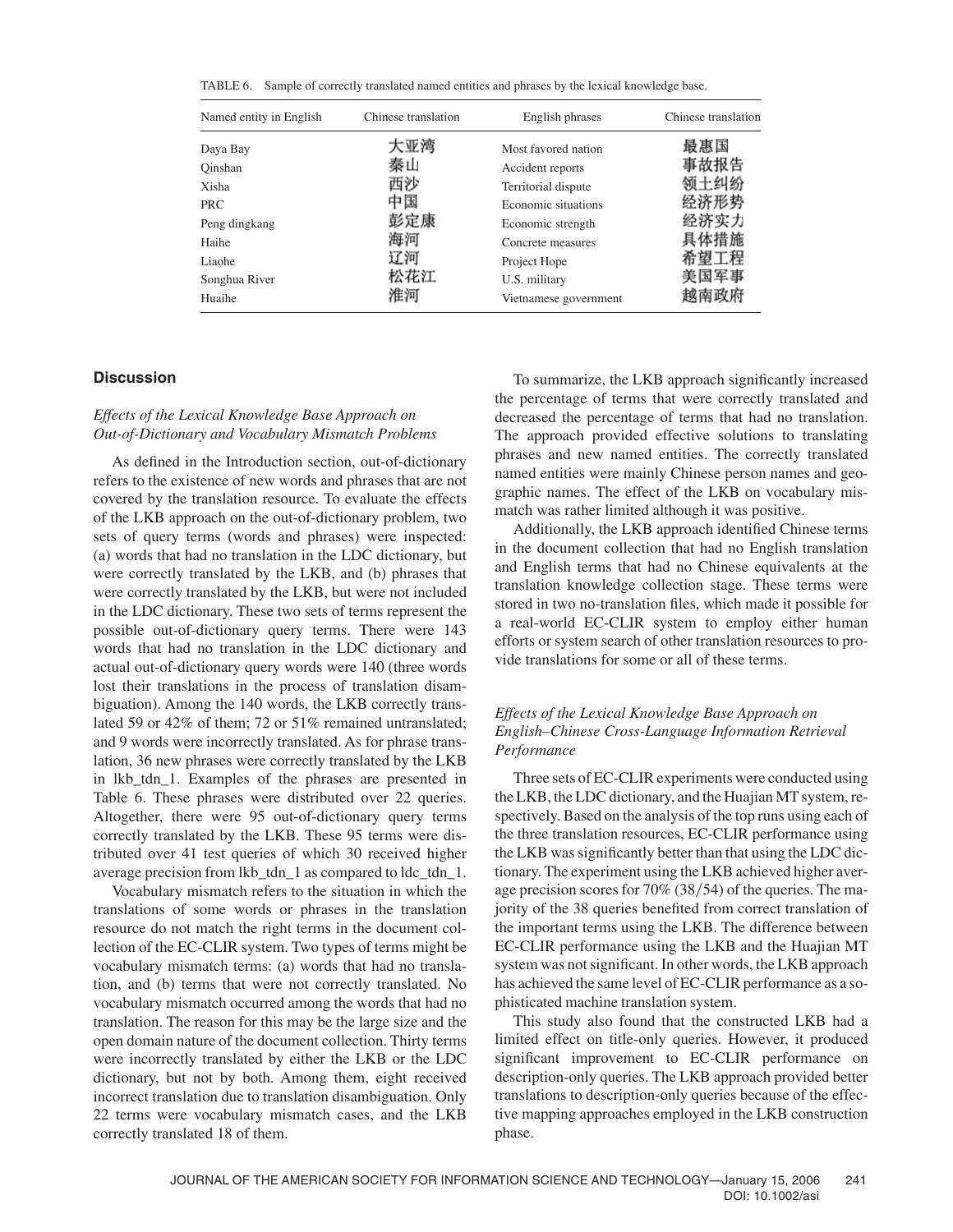# *The Lexical Knowledge Base Approach as a Model for Cross-Language Information Retrieval Systems Design and Development*

The LKB approach explored in this study is essentially a customization approach which builds the translation resource for CLIR systems by adapting available translation resources to the targeted document collection. It provides a practical model for the design and development of CLIR systems, especially real-world CLIR systems that target specific groups of users such as researchers in R&D departments within a corporation or an organization. The real-world CLIR systems, in general, have subject-specific document collections and user requirements. Very possibly, there are no well-matched electronic bilingual dictionaries or MT systems for use within the CLIR system even though it is not very difficult to find some useful translation resources in related fields or for general purposes. The LKB approach can be employed in this context to construct a useful translation resource for the system.ACLIR system model based on the LKB approach, or we call it the LKB model, can include the following components:

1. The initial investigation of available translation resources.

The translation resource constitutes one of the most important components of a CLIR system. The initial investigation involves the gathering and selection of appropriate available translation resources for customization, and an exploration on whether the translation resource matches the document collection. One possible strategy is to employ NLP techniques to extract the important terms in the document collection and compare them with those contained in the available translation resources.

2. Lexical knowledge base construction.

If the available translation resources do not match the document collection, efforts will be made to build a lexical knowledge base by customizing available translation resources based on the document collection. The purpose is to ensure that terms in the document collection have accurate and complete translations in the other language. Depending on the specific domains and language pairs, the strategies employed in LKB construction may be quite different from what we have used in this study. Furthermore, in addition to the automatic approach for information extraction and translation knowledge collection, human effort may be needed to find translations for terms that are considered important in the document collection but have no translation in the available resources or cannot be found with automatic approaches.

3. Query translation using the constructed lexical knowledge base.

Query translation using the LKB includes two processes. The first is to preprocess the original queries to ensure that the query terms are in the same format as in the LKB. The second process is to use the LKB for translating phrases and words in combination with an effective translation disambiguation strategy.

The LKB model has the potential for application to the design and development of real-world or large-scale crosslanguage retrieval systems. This study is the first step toward

the thorough investigation and wide application of the LKB model. The LKB model will be continually evaluated and enriched to solve problems in real-world EC-CLIR and CLIR systems.

# **Summary and Future Research**

The LKB approach proposed in this study aims to bridge the vocabulary gap between the document collections and the translation resources used by CLIR and EC-CLIR systems. The experimental results demonstrate that the LKB approach is very promising and has the potential to serve as a design model for developing CLIR systems where the appropriate translation resource is unknown. This study has investigated the general procedures for constructing the lexical knowledge base and using it for an EC-CLIR system. It can serve as a reference for developing effective EC-CLIR and CLIR systems.

Future research can be carried out in two directions. One is to investigate further improvements of the LKB approach, which will mainly focus on two aspects. The first is an effective strategy for finding translations for important terms in the no-translation files. Literature has shown that the Web is a valuable resource for collecting translation knowledge (Chen & Nie, 2000). A thorough exploration of the role of the Web in the context of the LKB model and other ways to collect translation knowledge will be an interesting topic for future research. The second focus in approving the LKB approach entails an investigation of an appropriate translation disambiguation strategy for the LKB model. Future research should also explore the application of the LKB model, as described in the previous section, to domain-specific, realworld EC-CLIR systems, as well as CLIR systems of other language pairs. The research will provide more evidence on the effectiveness of the LKB model and improve our understanding of the CLIR problems and solutions.

# **Acknowledgments**

The author would like to thank Elizabeth D. Liddy, Barbara Kwasnik, Jian Qin, Kui-Lam Kwok, and Anne Diekema for their valuable advice and statistical assistance on this study. The research is supported by a 2003 ASIST/ISI dissertation proposal scholarship.

# **References**

- Ballesteros, L., & Croft, W.B. (1997). Phrasal translation and query expansion techniques for cross-language information retrieval. In Working Notes of the AAAI Spring Symposium on Cross-Language Text and Speech Retrieval, Stanford, CA. Retrieved October 4, 2005, from http:// www.ee.umd.edu/medlab/filter/sss/papers/ballesteros.ps
- Ballesteros, L., & Croft, W.B. (1998). Resolving ambiguity for crosslanguage retrieval. Proceedings of the 21st Annual International ACM SIGIR Conference on Research and Development in Information Retrieval (pp. 64–71). New York: ACM.
- Chen, H.H. (2002). Chinese information extraction techniques. Lecture Notes at the 2002 Summer School on Intelligent Media and Information